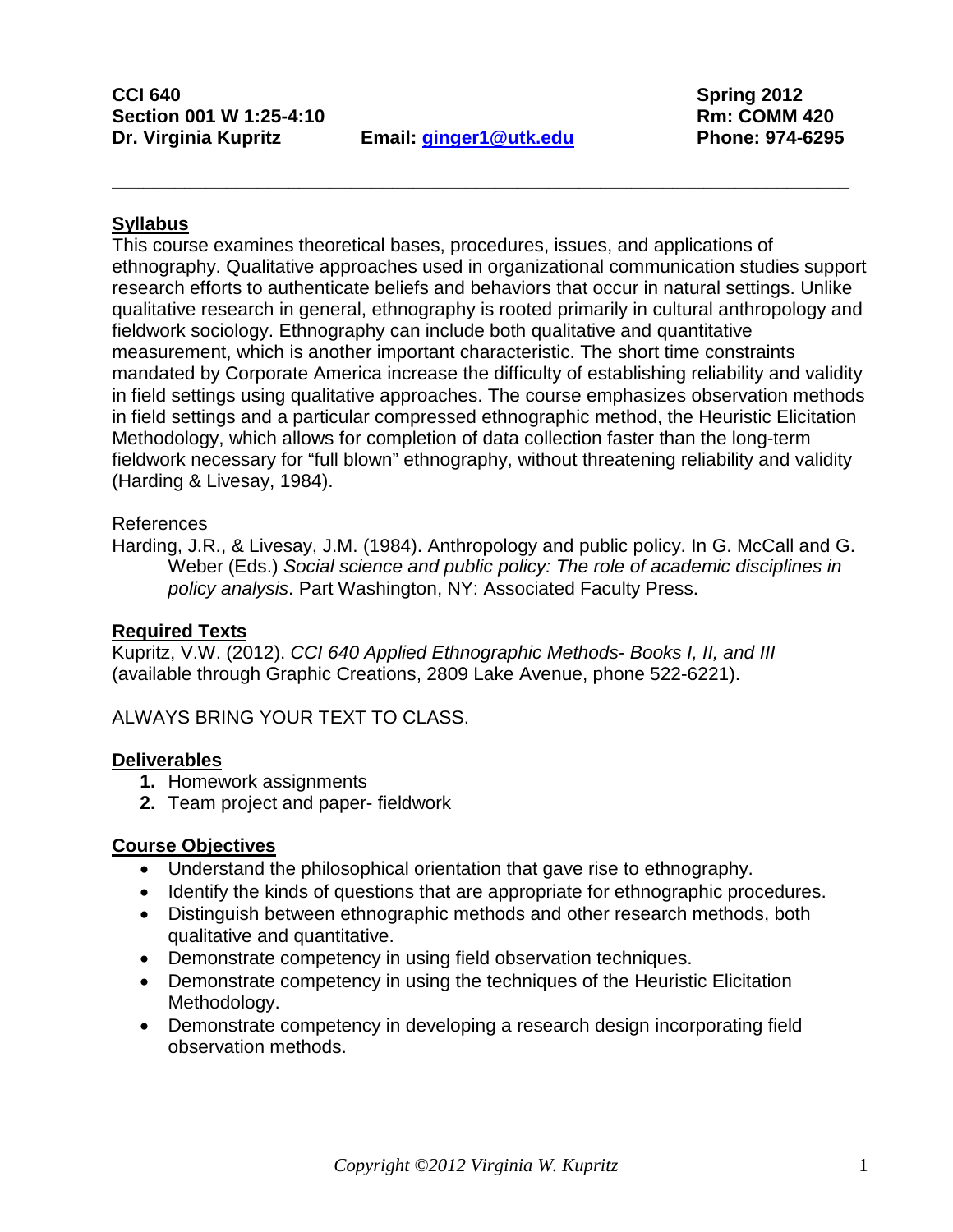| <b>Evaluation</b><br>Fieldwork observation results & analysis, HEM interview<br>transcriptions & Domain analysis (major homework<br>assignments)                                                          | <b>Percent</b><br>35% |
|-----------------------------------------------------------------------------------------------------------------------------------------------------------------------------------------------------------|-----------------------|
| Thoroughness of student position and student led discussions<br>reflecting knowledge of homework reading (i.e., provide a<br>logical, sound rationale that supports your understanding of the<br>reading) | 35%                   |
| Team project and paper- field observation                                                                                                                                                                 | 25%                   |
| Participation (respectful attitude at all times toward classmates<br>and instructor and consistent, positive contribution to class<br>discussion)                                                         | 5%                    |
|                                                                                                                                                                                                           |                       |

\_\_\_\_\_\_\_\_\_\_\_\_\_\_\_\_\_\_\_\_\_\_\_\_\_\_\_\_\_\_\_\_\_\_\_\_\_\_\_\_\_\_\_\_\_\_\_\_\_\_\_\_\_\_\_\_\_\_\_\_\_\_\_\_\_\_\_\_

Note: Homework reading listed in the Schedule reflects the actual book or journal article pages and not the pagination in the *Graphic Creations reader*.

Assigned reading is listed in the order students should read the material.

All written homework must be turned in on the date that the homework is due. If a class is missed, the homework must still be turned in on that original date. All written homework can be redone for another grading opportunity so long as the homework is turned in on the original due date.

Revised homework must be turned in the following class period after it has been graded in order to receive another grade.

### **CCI Diversity Statement**

The College of Communication and Information recognizes and values diversity. Exposing students to diverse people, ideas and cultures increases opportunities for intellectual inquiry, encourages critical thinking and enhances communication and information competence. When all viewpoints are heard, thoughtfully considered and respectfully responded to, everyone benefits. Diversity and fairness unite us with the wider professional and global community.

#### **Disability Accommodation Statement**

Please contact the Office of Disability Services at 865-974-6087 in 2227 Dunford Hall to coordinate reasonable accommodations for students with documented disabilities.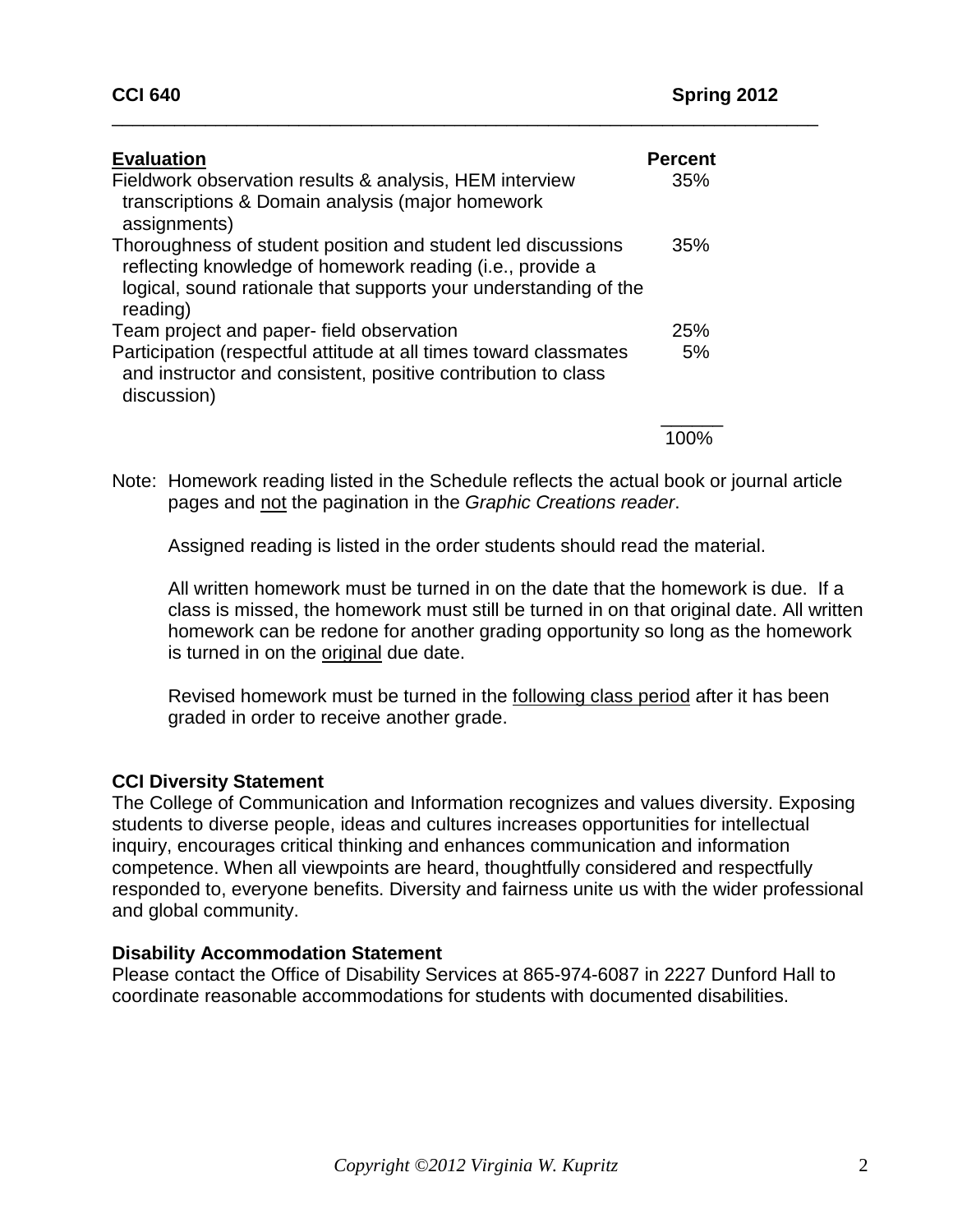# **How Knowledge is Legitimized in Ethnographic Research Part 1**

\_\_\_\_\_\_\_\_\_\_\_\_\_\_\_\_\_\_\_\_\_\_\_\_\_\_\_\_\_\_\_\_\_\_\_\_\_\_\_\_\_\_\_\_\_\_\_\_\_\_\_\_\_\_\_\_\_\_\_\_\_\_\_\_\_\_\_\_\_\_\_\_

# Schedule<br>1/11 W

**Introduction** (syllabus/schedule & course overview discussed)

#### **Homework reading due 1/18**

Creswell, J.W. (1994). "A framework for the study" (pp. 1-7; 146-150). *Patton, M.Q. (2002). "Variety in qualitative inquiry: Different answers to core* questions" (pp. 131- 134) and "Enhancing the quality and credibility of qualitative analysis" (pp. 541-588).

Lin, A.C. (1998). "Bridging positivist and interpretivist approaches to quantitative methods," (pp. 162-180).

Flyvbjerg, B. (2011). "Five misunderstandings about case-study research" (pp. 219-245).

# **An Introduction to Ethnographic Research Part 2**

#### **1/18 W Research Methods**

Student team led discussion of homework reading on research methods Team leader(s) *\_\_\_\_\_\_\_\_\_\_\_\_\_\_\_\_\_\_\_\_\_\_\_\_\_\_\_\_\_\_\_\_\_\_\_\_\_\_\_\_*

Instructor's input on *"How Research Methods Reflect Research Paradigms: Implications for Ethnographic Research"* 

#### **Experiential exercise**

Complete and discuss the form handed out in class regarding ontology, epistemology, and methodology characteristics for qualitative and positivist/post positivist research paradigms.

#### **Homework reading due 1/25**

Angrosino, M.V. (2005). "What is ethnography?" (pp. 4-9).

- Fetterman, D.M. (2010). "The First Step" (pp.1-14); "Walking in Rhythm" (pp. 15- 32); "A Wilderness Guide" (pp. 33-67).
- Lecompte, M.D., & Schensul, J.J. (1999). "What is ethnography" (pp. 1-28) and "When and where is ethnography used" (pp. 29-40); "Collecting ethnographic data (pp. 127-134 up to Resource Logistics); and "Who should do ethnographic investigation?" (pp. 161-171 up to Collecting Data with a Research Team)*.*

Fortun, K. (2009). "Figuring out ethnography" (pp. 167-181).

Frank, C. (1999). "Making It Explicit" (pp. 40-49).

Stoller, P. (1992). "The reconstruction of ethnography" (pp. 125-133).

Fetterman, D.M. (2010). "Gearing up: Ethnographic Equipment" (pp. 69-91)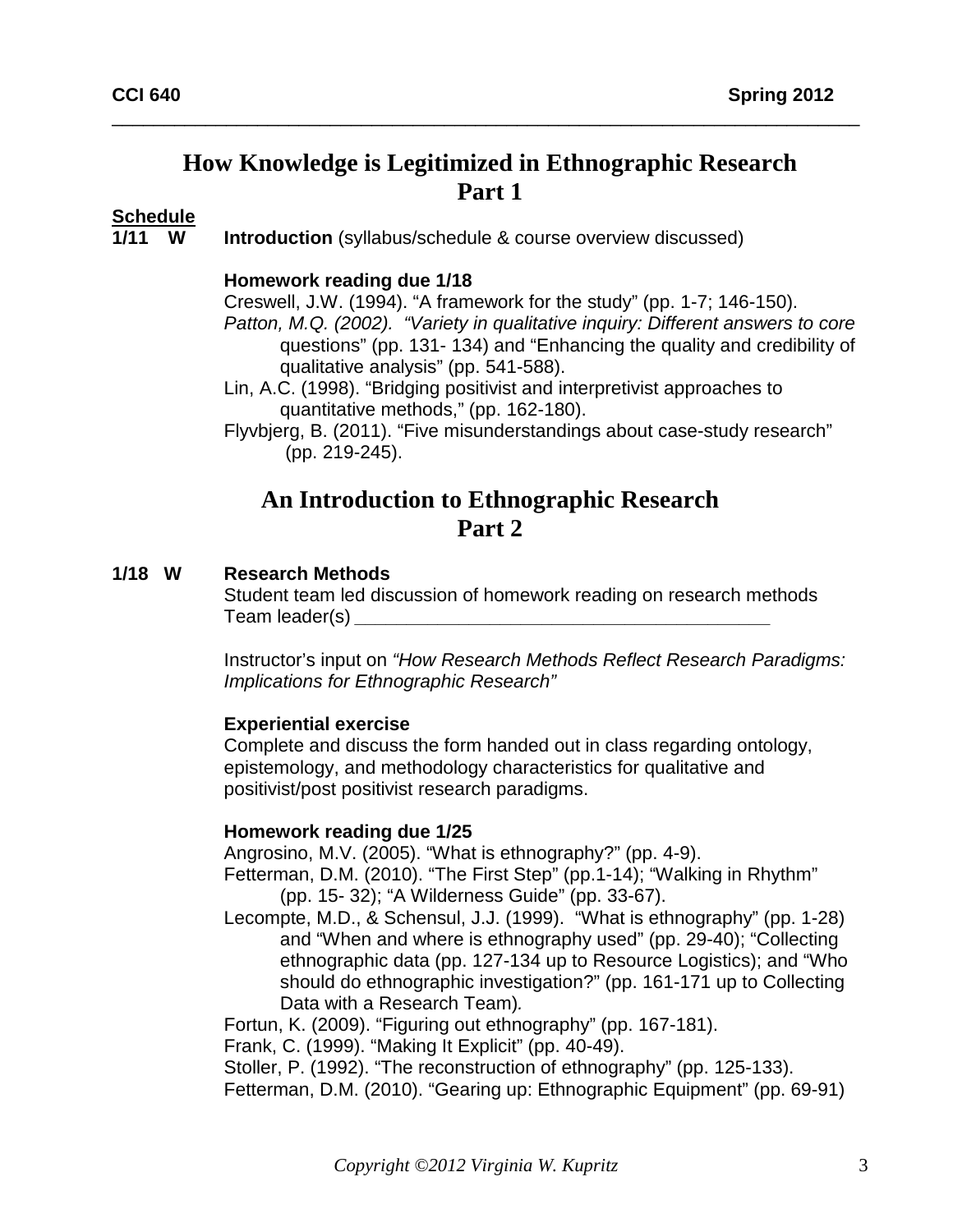# **Ethnographic Fieldwork Part 3**

\_\_\_\_\_\_\_\_\_\_\_\_\_\_\_\_\_\_\_\_\_\_\_\_\_\_\_\_\_\_\_\_\_\_\_\_\_\_\_\_\_\_\_\_\_\_\_\_\_\_\_\_\_\_\_\_\_\_\_\_\_\_\_\_\_\_\_\_\_

# **Schedule**

#### **125 Ethnography and Communication**

Student team led discussion of homework reading on ethnography Team leader(s)

Instructor's input on "*Ethnography and Communication"* 

#### **Homework reading due 2/1**

--------. "Power point presentation on field research methods and types of observation" (pp. 1-3).

Angrosino, M.V. (2005). "Ethnographic observation" (pp. 33-39).

Frank, C. (1999). "Ethnographic fieldnotes" (pp. 5-14).

------. "Student example of direct observation fieldnotes" (p. 1).

*Schensul,S. L., Schensul, J.J., & LeCompte, M.D. (1999). "Fieldwork and the field" (*pp. 70-72;114-119; 274).

Sommer, R., & Sommer, B. (2002). "Systematic observation" (pp. 50- 61). Wolcott, H. F. (2005). "Fieldwork: The basic arts" (pp. 79-95).

# **Participant/Observation Part 4**

#### **2/1 W Ethnographic Fieldwork**

Student team led discussion of homework reading on ethnographic fieldwork Team leader(s)

Instructor's input on *"Ethnographic Fieldwork"*

#### **Homework reading due 2/8:**

Fife, W. (2005). "Participant-observation as a research method" (pp. 71- 75).

- Mack, N.,Woodsong, C., MacQueen, K.M., Guest, G., & Namely, E. (2005). "Participant/Observation. Module 2" (pp. 13-27).
- *Schensul,S. L., Schensul, J.J., & LeCompte, M.D. (1999). "Fieldwork and the field" (*pp. 74-77).
- Stoller, P. (1992). "The senses and ethnographic writing" (pp. 7-11); "The taste of ethnographic things" (pp. 15- 33); "Sound in songhay possession" (pp. 101- 112); "Sound in Songhay sorcery" (pp. 113- 122).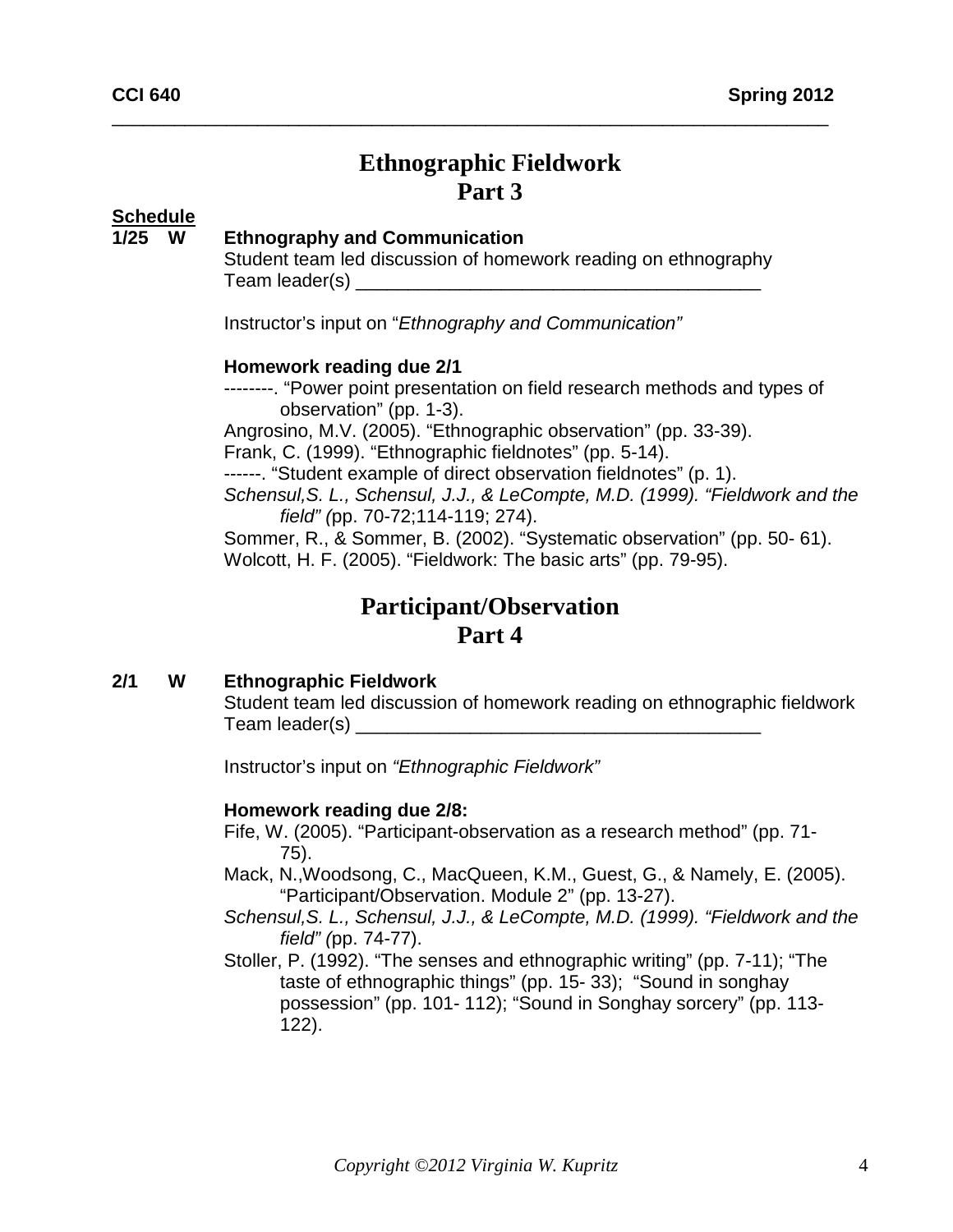# **Direct Observation: Observing Physical Traces, Overt Behaviors, and Behavioral Mapping Part 5**

\_\_\_\_\_\_\_\_\_\_\_\_\_\_\_\_\_\_\_\_\_\_\_\_\_\_\_\_\_\_\_\_\_\_\_\_\_\_\_\_\_\_\_\_\_\_\_\_\_\_\_\_\_\_\_\_\_\_\_\_\_\_\_\_\_\_\_\_\_\_

#### **Schedule**

#### **2/8 W Participant/Observation**

Student team led discussion of homework reading on Participant/Observation Student team leader(s)

Instructor's input on *"Participant/Observation"*

#### **Homework fieldwork due 2/15**

Participation/Observation (P/O) in a field setting taking "condensed notes"

#### **Homework reading due 2/15**

Sanoff, H. (1991). "Direct observation" (pp. 77-81). Spradley, J. (1979). "Making an ethnographic record" (pp. 69-77). Zeisel, J. (2006). "Observing physical traces" (Ch 8, pp. 159-190). Harper, D. (2005). "What's new visually?" (pp. 747-762) Blauhut, D. and Buur, J. (2009). "What video styles can do for user research" (pp. 1-8).

# **2/15 W Class led discussion of P/O fieldwork**

(Entire class presents their individual fieldwork)

#### **Instructor's lecture and class discussion of homework reading**

*"Observing physical traces: Important linkages between the physical environment and communication"*

**Experiential exercise and student position explaining fieldwork results** Field observation of physical traces

(Site: UT Communications Building)

#### **Homework reading due 2/22**

Sommer, B., & R. (1991). "Behavioral mapping and trace measures" (pp. 63- *81).* 

Fetterman, D. M. (2010). "Finding your way through the forest: Analysis" (pp. 102-109).

Mac, (2011). "Behavioral recording" (pp. 1-4).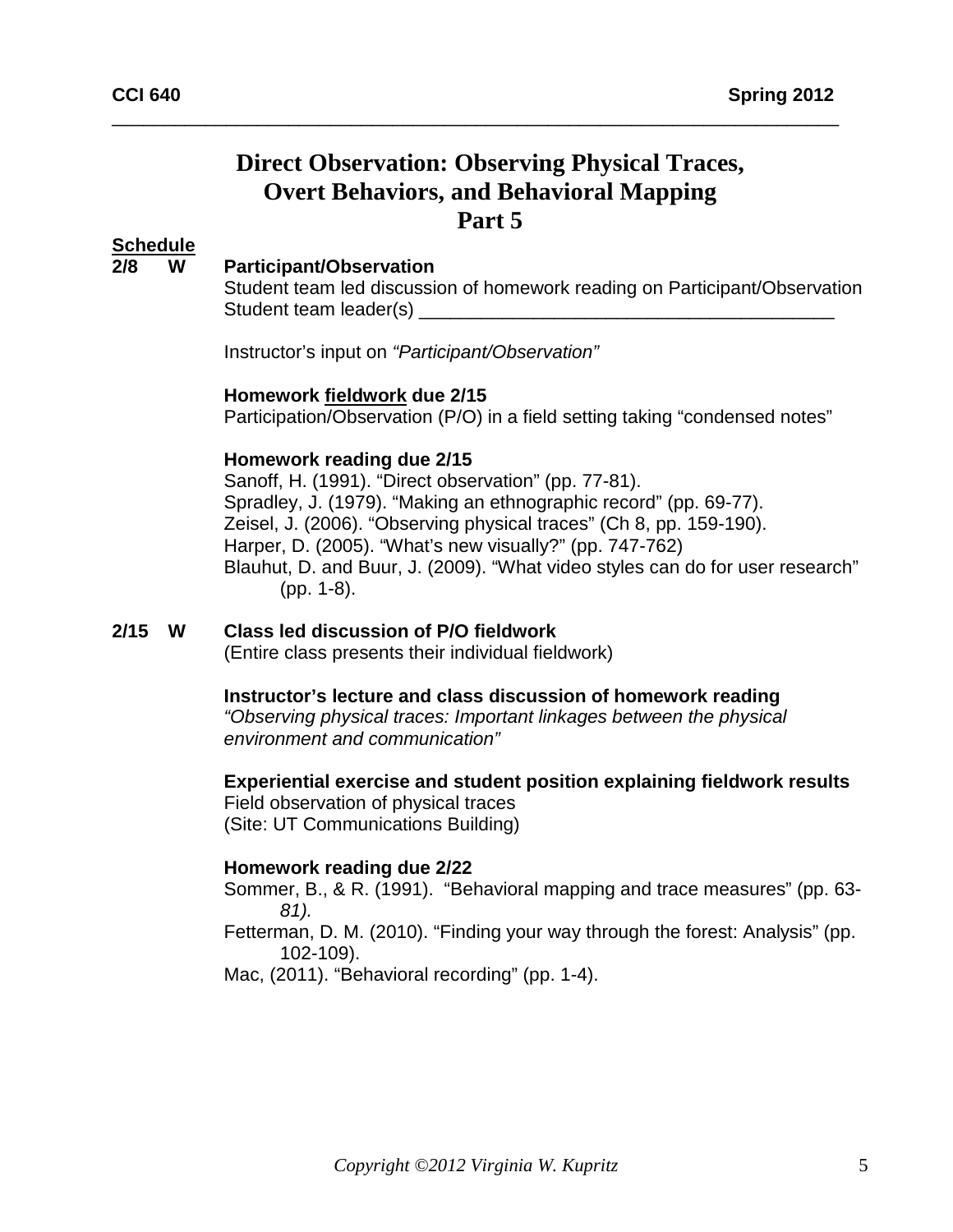# Schedule<br>2/22 W

**Instructor's lecture and class discussion of homework reading** *"Observing overt behaviors" and "behavioral mapping"*

\_\_\_\_\_\_\_\_\_\_\_\_\_\_\_\_\_\_\_\_\_\_\_\_\_\_\_\_\_\_\_\_\_\_\_\_\_\_\_\_\_\_\_\_\_\_\_\_\_\_\_\_\_\_\_\_\_\_\_\_\_\_\_\_\_\_\_\_\_

**Homework fieldwork due 2/29** Field observation of overt behaviors and behavioral mapping

#### **No homework reading due 2/29**

# **Reporting Qualitative Findings Part 6**

**2/29 W Class led discussion of field observation homework (physical setting inventory, overt behaviors and behavioral mapping)**  (Entire class presents their homework)

#### **Team project assigned due 4/25.**

#### **Homework reading due 3/7**

Fetterman, D. M. (2010). "Recording the miracle" (pp. 113-119). Kupritz, V.W. (2007). "Reporting qualitative findings" (pp. 1-4). Kupritz, V.W., & Hillsman, T. (2011). "The impact of the physical environment on supervisory communication skills transfer" (pp. 148-185).

Tuft, E. (2001). "The visual display of quantitative information" (pp. 1-5). Bates, B. (2007). "Best practices for IRB applications" (pp. 1-5).

### **Qualitative Interviewing The Heuristic Elicitation Methodology Part 7**

#### **3/7 W Research papers**

Student team led discussion of homework reading on writing qualitative and quantitative research papers Team leader(s) **Example 20** 

Instructor's input on "*How to write a scientific paper"*

#### **Homework reading due 3/14**

Frank, C. (1999). "Student teachers and ethnographic interviews" (pp. 32-35) Patton, M.Q. (2002) "Qualitative interviewing" (pp. 339-384). Harper, D. (2002). "Talking about pictures: A case for photo elicitation" (pp.

13-26).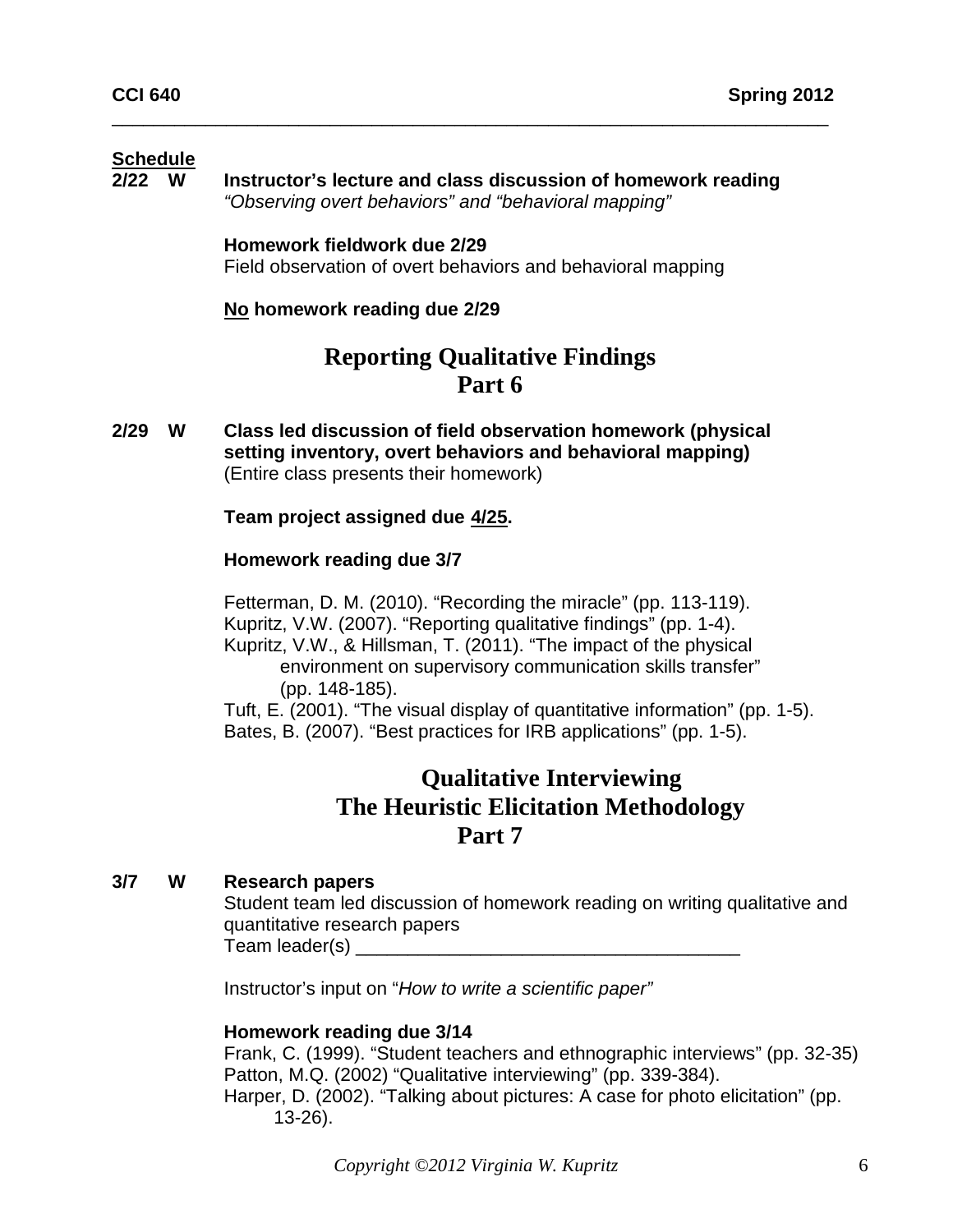# Schedule<br>3/7 W

**3/7 W** Continued

#### **Homework reading due 3/14**

Kupritz, V. W. (1998). "General overview of the Heuristic Elicitation Methodology (HEM)" (pp. 1-4).

Kupritz, V.W. (2004). "Structured interviews" (pp. 1-2).

\_\_\_\_\_\_\_\_\_\_\_\_\_\_\_\_\_\_\_\_\_\_\_\_\_\_\_\_\_\_\_\_\_\_\_\_\_\_\_\_\_\_\_\_\_\_\_\_\_\_\_\_\_\_\_\_\_\_\_\_\_\_\_\_\_\_\_\_\_

Kupritz, V. W. (1996). "HEM: Directed means for improving current limits of privacy research" (pp. 310-328).

Zeisel, J. (2006). "Inquiry by design" (pp. 249-250).

#### **Work on team project**

#### **3/14 W Qualitative interviewing and the HEM**

Student team led discussion of homework reading on qualitative interviewing (only) Team leader(s) \_\_\_\_\_\_\_\_\_\_\_\_\_\_\_\_\_\_\_\_\_\_\_\_\_\_\_\_\_\_\_\_\_\_\_\_\_

#### **Instructor's lecture and class discussion**

"*The Heuristic Elicitation Methodology: An introduction"*

#### **Homework reading due 3/28**

*This reading provides a general overview of the Domain Definition interview:* Kupritz, V. W. (2007). "Domain definition- interview packet" (pp. 1-12).

**Homework reading due 4/4 (advance notice is being given because of the intensity of the other homework due 4/4- interview and transcription)** *These readings provide a general overview of content analysis and coding procedures and displays:* 

Miles, M.B., & Huberman, A.M. (1994). "Qualitative data analysis" (pp. 239- 316); "Tactics for testing or confirming findings" (pp. 262-282).

Saldana, J. (2009). "An introduction to codes and coding" (pp. 3-22). Basit, T.N. (2003). "Manual or electronic? The role of coding in qualitative data analysis (pp. 143-154).

#### *These readings target Domain and Taxonomic analyses:*

Spradley, J. P. (1979). "Analyzing ethnographic interviews" (pp. 92-106); **"**Making a domain analysis" (pp. 107-119); and "Making a taxonomic analysis" (pp. 132-154).

Kupritz, V. W. (1999). "Student instructions (for domain analysis)" (pp. 1-5). Kupritz, V.W. (2007). "Homework class comments for domain analysis" (pp. 1-10).

#### **Work on team project**

**3/19 W Spring break (3/19-23)**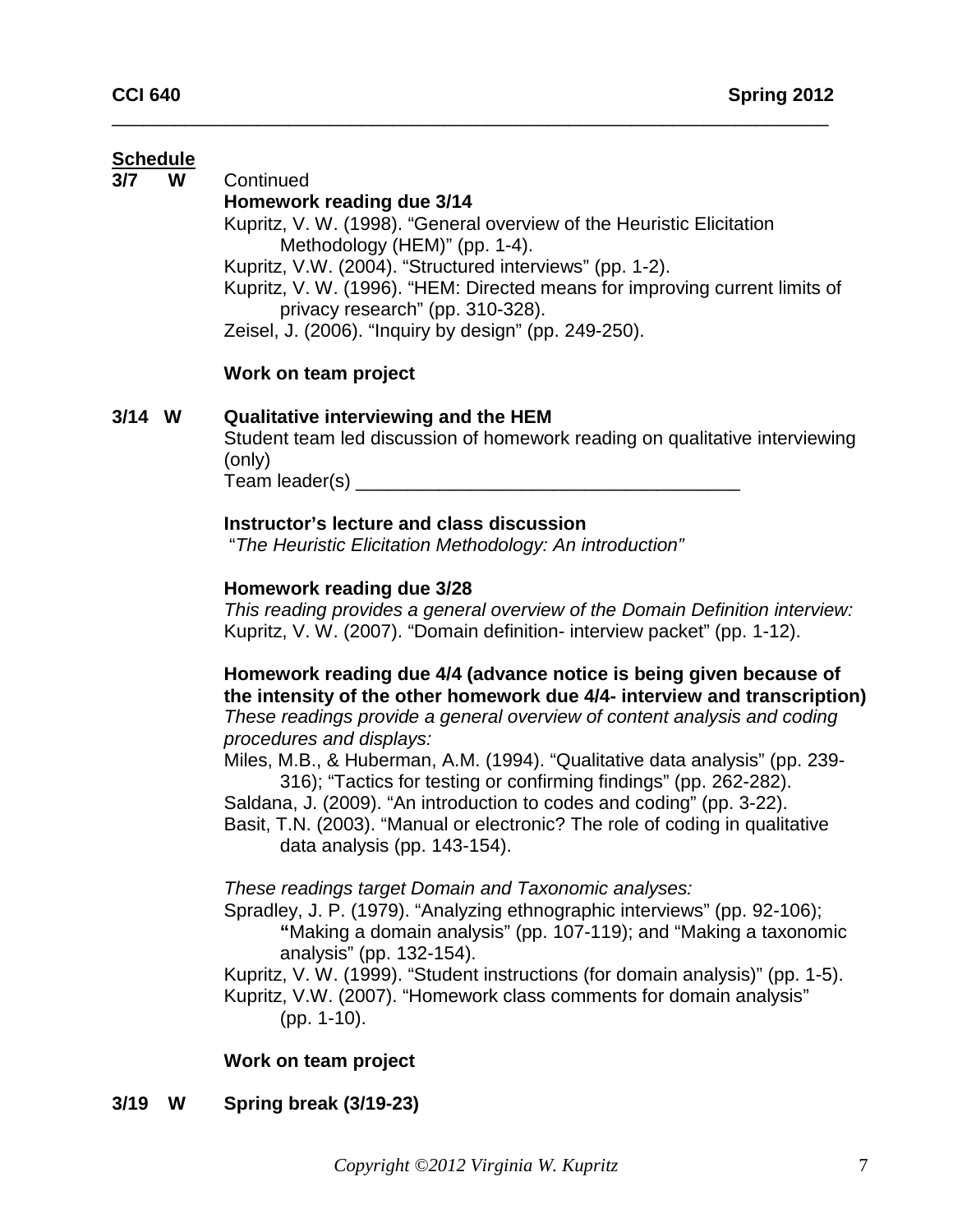# **HEM Domain Definition, Content Analysis, and Domain and Taxonomic Analyses HEM Beliefs Matrix and Preference Ranking Part 8**

*\_\_\_\_\_\_\_\_\_\_\_\_\_\_\_\_\_\_\_\_\_\_\_\_\_\_\_\_\_\_\_\_\_\_\_\_\_\_\_\_\_\_\_\_\_\_\_\_\_\_\_\_\_\_\_\_\_\_\_\_\_\_\_\_\_\_\_\_\_\_*

#### **Schedule**

**3/28 W Instructor's lecture and class discussion**

*"HEM Domain Definition Interview"*

#### **Experiential exercise**

Student practice conducting Domain Definition interview

#### **Homework due 4/4**

- Secure 2 participants for student to interview **after** class meets on 3/28 using HEM.
- Conduct 2 interviews using HEM procedures and bring in typed copy of Domain Definition interview transcriptions of the interviews.

#### **Work on team project**

**4/4 W Class led discussion of Domain Definition interview transcriptions**  (Entire class presents their homework)

#### **Content analysis and Domain and Taxonomic analyses**

Student team led discussion of homework reading on content analysis and coding procedures in general (Saldana, Miles & Huberman, and Basit). Team leader(s)

#### **Instructor lecture and discussion**

*"Domain and taxonomic analyses"*

#### **Typed homework due 4/11**

*Domain analysis of Domain Definition interview*

#### **Work on team project**

**4/11 W Class led discussion of Domain Analysis**  (Entire class presents their homework)

# **Instructor's lecture and discussion**

*"Beliefs Matrix/Preference Ranking Questionnaire"*